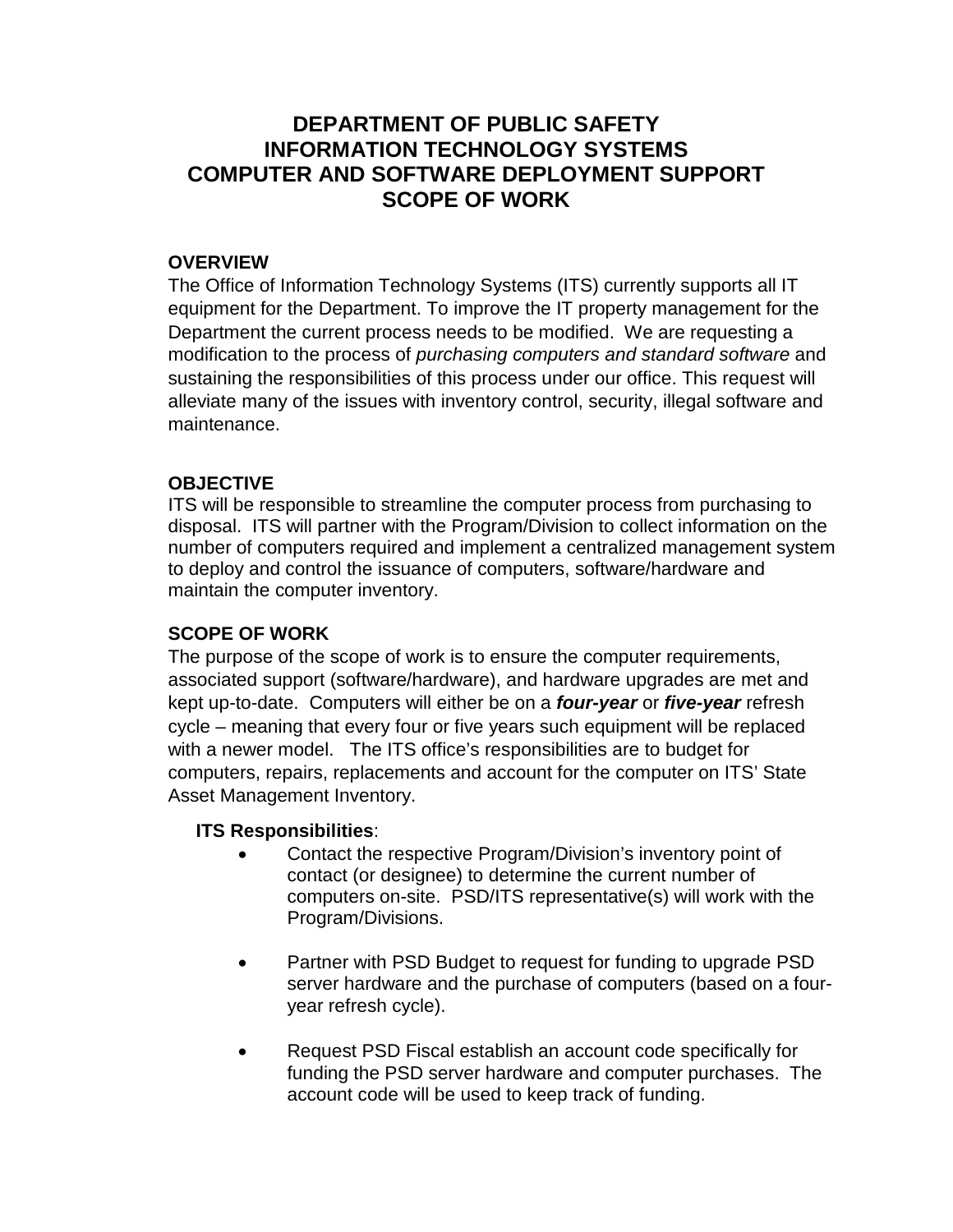- Prepare the ETS-205 to request for server hardware and computers. Upon approval, centrally purchase computers. Computers purchased from ITS funds shall be chosen from models offered by vendors operating under a state contract. If the Program/Division states the computers will not meet their requirements, a justification will be made by the respective Program/Division. ITS will evaluate the need and approve exceptions on a case-by-case basis.
- Ensure computers are delivered directly to ITS.
- Obtain State asset tag from PSD Fiscal and tag the computers.
- Responsible to image the computers based on current standard software requirements.
- Notify the Program/Division and make arrangements for computer delivery and workstation set up.
- ITS will travel to the designated site(s) to:
	- o Conduct login tests with user's credentials.
	- o Assist user to install printers and peripherals.
	- o Configure email account.
	- o Test to make sure all software/hardware devices are correctly installed.
	- o Provide training, as needed.
	- o ITS will be on-site to cover all 24/7 shifts at all locations.
- Complete a Work Order (Attachment (A)) which indicates the facility, office location of the computer, State asset tag number, computer name, and computer service tag number. Attachment (A) will be filled out by the ITS representative who assisted in the workstation setup.
- Create a database to track computer distribution using Attachment (A) as reference.
- Attachment (A) will be given to ITS who will be responsible to maintain the inventory. ITS will use Attachment (A) add the computer to ITS' Asset Management Inventory and submit the proper paperwork to State Procurement Office (SPO). \*\*A computer work station setup is typically scheduled for 1-hour to ensure all files are transferred and software/hardware are installed correctly.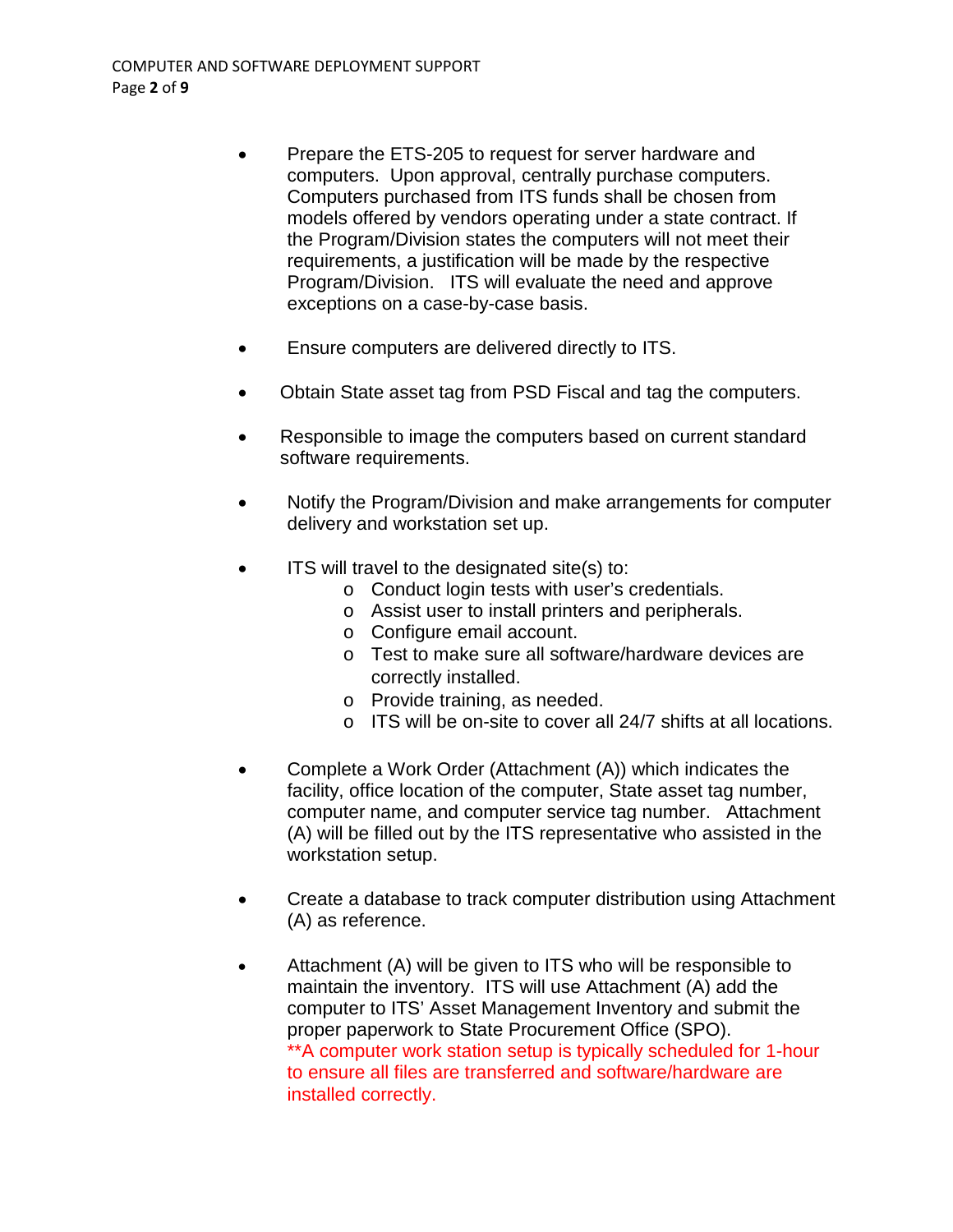### **Program/Division/User Responsibilities:**

- Be available during the scheduled deployment time.
- Ensure workstation is ready for new computer setup by appointed time.
- Provide cables for any local printers that need to be installed.
- Program/Division's inventory point of contact (or designee) will properly dispose of the computers, remove "old computers" from their Asset Management Inventory, and prepare/submit documentation to remove computers in accordance with SPO procedures. This will continue until all PCs are under ITS.

### **Out of Scope Services:**

- ITS representative will determine if the older Central Processing Unit (CPU) can be redeployed.
- ITS will reimage any CPU that are salvageable for reuse.
- Redeploy CPU to Program/Division noted in Years 2, 3, or 4 that may require a "newer" CPU.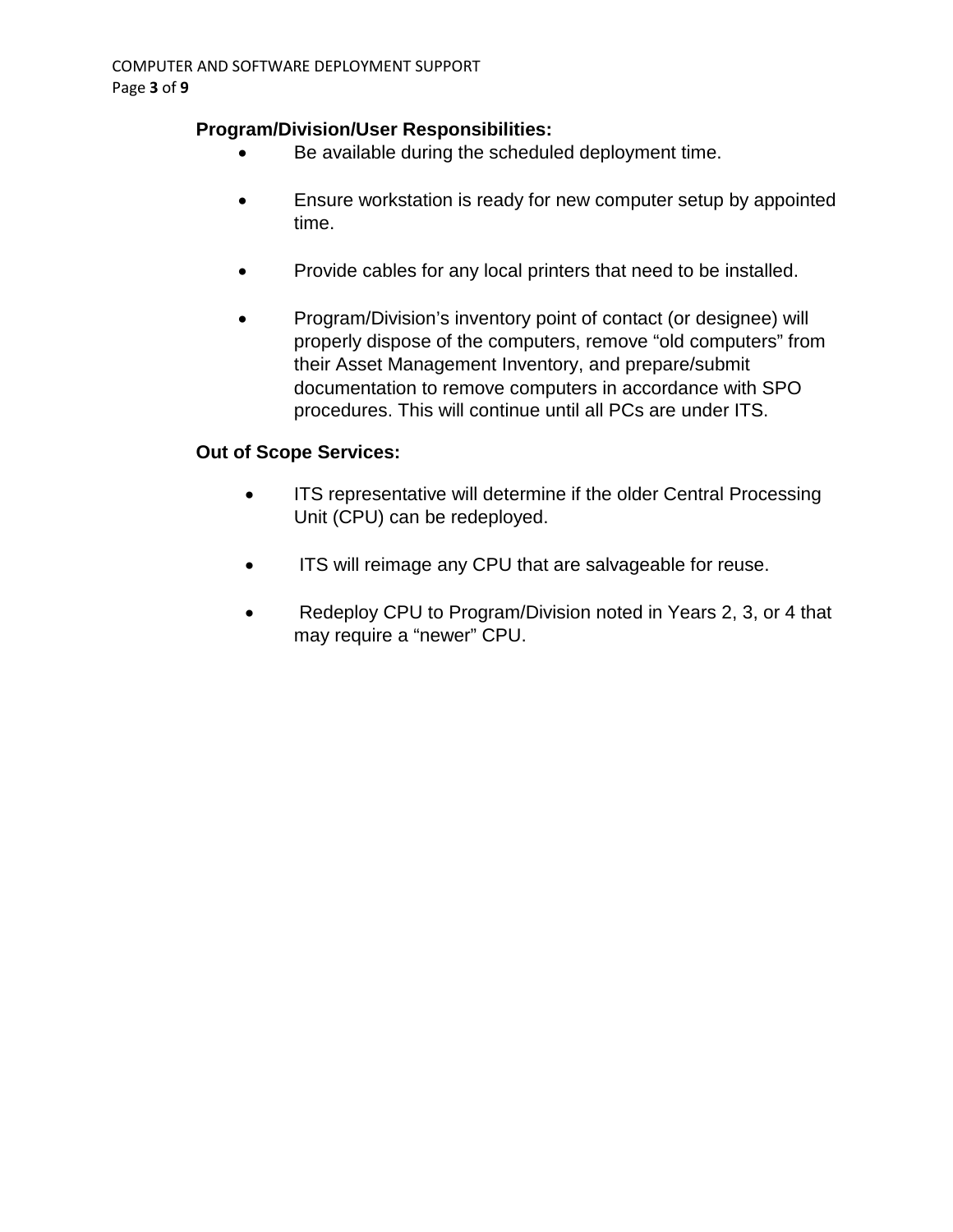### **PROJECT PHASING**

Four-Year and Five-Year Cycle were developed by ITS to determine the distribution of the computers based on a four or five years refresh cycle. The distribution listing may be revised if funding is not fully approved (or partially approved) to purchase computers to cover the various Program/Divisions during the cycle.

|             | Year 1:          |                      | Year 2:     |                 | Year 3:          |                  | Year 4:                 |
|-------------|------------------|----------------------|-------------|-----------------|------------------|------------------|-------------------------|
|             | Facility/Laumaka |                      | Facility    |                 | Facility         |                  | ASO                     |
| <b>OCCC</b> | <b>HCD</b>       | <b>HCF</b>           | <b>HCD</b>  | <b>HCCC</b>     | Hale Nani        |                  | <b>CRC</b>              |
|             | <b>OISC</b>      |                      | HCI         |                 | <b>HCD</b>       |                  | <b>CPS</b>              |
|             | CPS              |                      | <b>CPS</b>  |                 | <b>CPS</b>       | <b>AAFES</b>     | Director's Office       |
|             | Facility         |                      | Facility    |                 | Facility         |                  | <b>FIS</b>              |
| <b>MCCC</b> | <b>HCD</b>       | <b>KCCC</b>          | <b>HCD</b>  |                 | <b>HCD</b>       |                  | <b>HCD</b>              |
|             | <b>CPS</b>       |                      | <b>CPS</b>  | <b>KCF</b>      | <b>CPS</b>       |                  | HPA (Room 100)          |
|             | <b>HPA</b>       | KAUAI<br><b>WCCC</b> | <b>HPA</b>  |                 | HCI              |                  | <b>IIO</b>              |
| <b>MAUI</b> | <b>KISC</b>      |                      | <b>MISC</b> |                 | HPA (Hilo/Kona)  |                  | <b>IDA</b>              |
|             | SD               |                      | SD          | <b>HAWAII</b>   | HISC (Hilo/Kona) |                  | <b>ISC</b>              |
|             | Facility         |                      | Facility    |                 | SD (Hilo/Kona)   |                  | <b>IAO</b>              |
|             | <b>HCD</b>       |                      | <b>HCD</b>  | <b>Mainland</b> | Office           |                  | <b>LCO</b>              |
| <b>WCF</b>  |                  |                      |             | <b>Branch</b>   |                  |                  |                         |
|             | <b>CPS</b>       |                      | <b>CPS</b>  | <b>CVCC</b>     | Office           |                  | <b>ITS</b>              |
|             | HCI              |                      | HCI         | <b>NED</b>      | Office           |                  | <b>PER</b>              |
|             |                  |                      |             | <b>HPA</b>      | Alakea Street    |                  | Reentry Office          |
|             |                  |                      |             |                 |                  | OAHU:            | Sheriff Division        |
|             |                  |                      |             |                 |                  | Keoniana         | Sheriff Division        |
|             |                  |                      |             |                 |                  | <b>Bldg</b>      |                         |
|             |                  |                      |             |                 |                  | Keawe            | Sheriff Division        |
|             |                  |                      |             |                 |                  | <b>Street</b>    |                         |
|             |                  |                      |             |                 |                  | Airport          | Sheriff Division        |
|             |                  |                      |             |                 |                  | Capitol          | Sheriff Division        |
|             |                  |                      |             |                 |                  | Kapolei          | Sheriff Division        |
|             |                  |                      |             |                 |                  | <b>District</b>  | <b>Sheriff Division</b> |
|             |                  |                      |             |                 |                  | Court<br>Circuit | <b>Sheriff Division</b> |
|             |                  |                      |             |                 |                  |                  |                         |
|             |                  |                      |             |                 |                  | Court            | <b>TSD</b>              |
|             |                  |                      |             |                 |                  | <b>TSD/HCI</b>   | <b>HCI</b>              |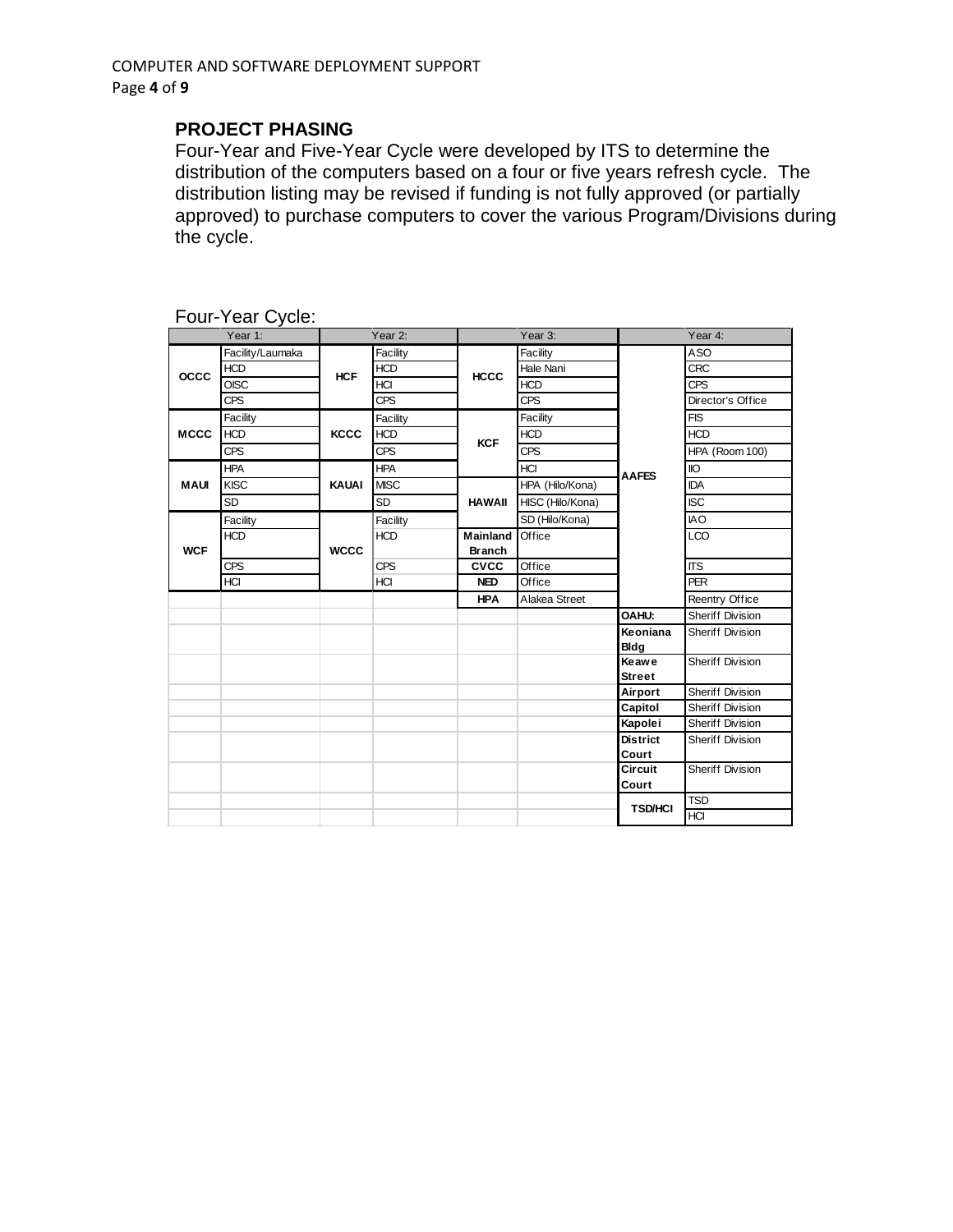#### COMPUTER AND SOFTWARE DEPLOYMENT SUPPORT Page **5** of **9**

Five-Year Cycle:

|             | Year 1:          |             | Year 2:     | Year 3:                          |            |               | Year 4:                    |                         | Year 5:                                                     |
|-------------|------------------|-------------|-------------|----------------------------------|------------|---------------|----------------------------|-------------------------|-------------------------------------------------------------|
|             | Facility/Laumaka |             | Facility    |                                  | Facility   |               | Facility                   |                         | ASO                                                         |
|             | HCD              | <b>MCCC</b> | HCD         |                                  | HCD        |               | Hale Nani                  |                         | <b>CRC</b>                                                  |
| occ         | OISC             |             | CPS         | <b>HCF</b>                       | <b>HCI</b> | <b>HCCC</b>   | HCD                        |                         | CPS (Food,<br>Library,<br>Education,<br>Volunteer)          |
|             | <b>CPS</b>       |             | <b>HPA</b>  |                                  | CPS        |               | <b>CPS</b>                 |                         | Director's<br>Office                                        |
|             | Facility         | <b>MAUI</b> | <b>MISC</b> | <b>WCCC</b>                      | Facility   | <b>KCF</b>    | Facility                   | <b>AAFES</b>            | FIS                                                         |
| <b>MCCC</b> | HCD              |             | SD          |                                  | <b>HCD</b> |               | <b>HCD</b>                 |                         | <b>HCD</b>                                                  |
|             | <b>CPS</b>       |             | Facility    |                                  | <b>CPS</b> |               | <b>CPS</b>                 |                         | HPA (Room<br>100)                                           |
|             | <b>HPA</b>       |             | HCD         |                                  | <b>HCI</b> |               | <b>HCI</b>                 |                         | <b>IIO</b>                                                  |
| <b>MAUI</b> | KISC             | <b>WCF</b>  | CPS         | <b>Mainland</b><br><b>Branch</b> | Office     |               | <b>HPA</b><br>(Hilo/Kona)  |                         | <b>IDA</b>                                                  |
|             | $\mathsf{SD}$    |             | HCI         |                                  |            | <b>HAWAII</b> | <b>HISC</b><br>(Hilo/Kona) |                         | <b>ISC</b>                                                  |
| <b>CACC</b> | Office           | <b>NED</b>  | Office      |                                  |            |               | SD (Hilo/Kona)             |                         | <b>IAO</b>                                                  |
|             |                  |             |             |                                  |            | <b>HPA</b>    | Alakea Street              |                         | <b>LCO</b>                                                  |
|             |                  |             |             |                                  |            |               |                            |                         | <b>ITS</b>                                                  |
|             |                  |             |             |                                  |            |               |                            |                         | PER                                                         |
|             |                  |             |             |                                  |            |               |                            |                         | Reentry<br>Office                                           |
|             |                  |             |             |                                  |            |               |                            | OAHU:                   |                                                             |
|             |                  |             |             |                                  |            |               |                            | Keoniana<br><b>Bldg</b> | Sheriff<br>Division                                         |
|             |                  |             |             |                                  |            |               |                            | Keawe<br><b>Street</b>  | Sheriff<br>Division                                         |
|             |                  |             |             |                                  |            |               |                            | <b>Airport</b>          | Sheriff<br>Division                                         |
|             |                  |             |             |                                  |            |               |                            | <b>Capitol</b>          | Sheriff<br>Division                                         |
|             |                  |             |             |                                  |            |               |                            | Kapolei                 | Sheriff<br>Division                                         |
|             |                  |             |             |                                  |            |               |                            | <b>District</b>         | Sheriff                                                     |
|             |                  |             |             |                                  |            |               |                            | Court<br><b>Circuit</b> | <b>DIVISION</b><br>Sheriff                                  |
|             |                  |             |             |                                  |            |               |                            | Court                   | Division                                                    |
|             |                  |             |             |                                  |            |               |                            | <b>TSD/HCI</b>          | Training and<br>Staff<br>Development<br>(TSD)<br><b>HCI</b> |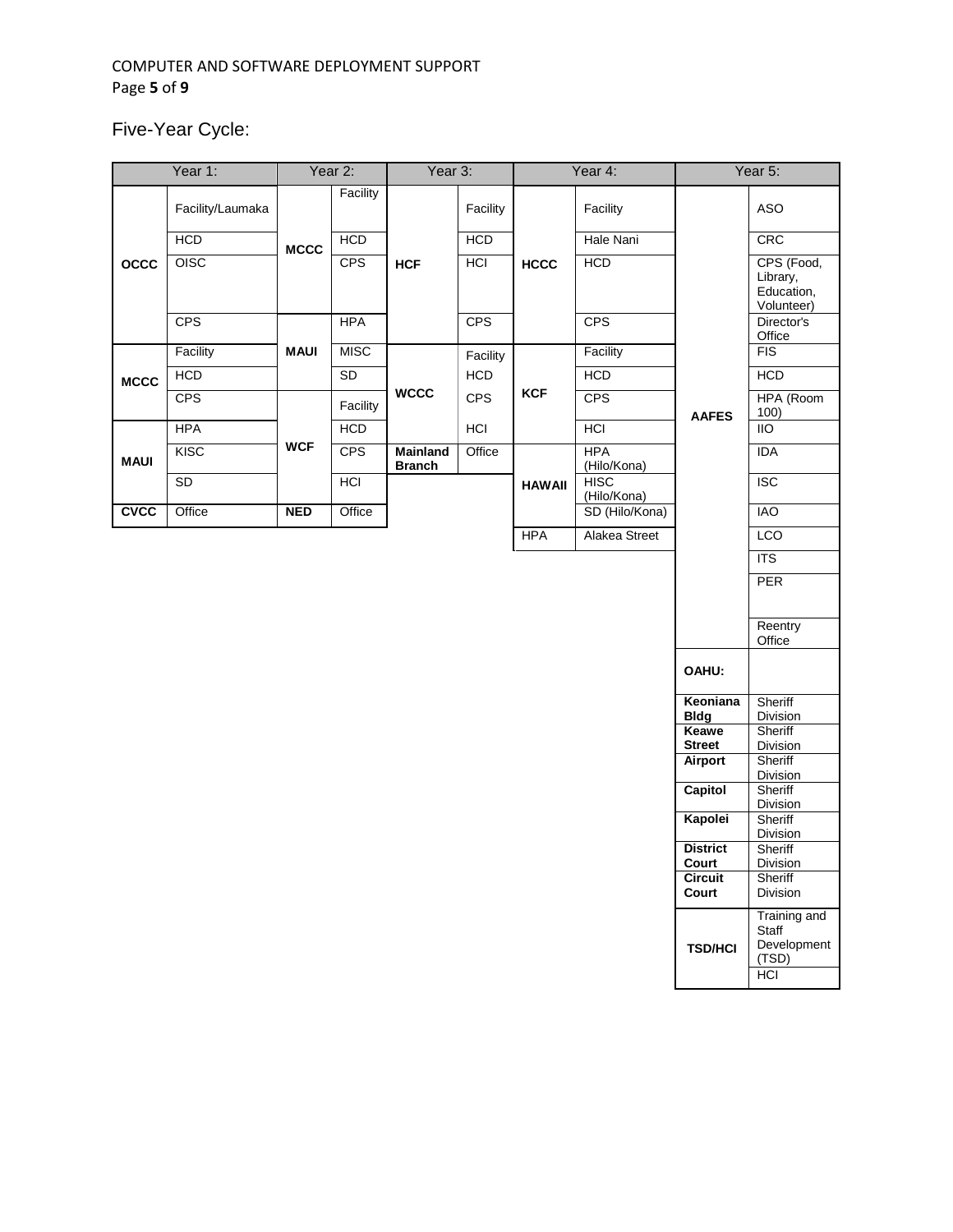#### **TECHNICAL ENVIRONMENT**

The below information provides the standard software and server hardware needed to perform daily activities.

| Use                       | <b>Product</b>                     |
|---------------------------|------------------------------------|
| <b>Operating System</b>   | Microsoft Windows 7 or 10          |
|                           | Microsoft Office 2016 Professional |
| Office                    | or Office 365                      |
|                           | Adobe Reader/Acrobat Document      |
| <b>PDF Reader</b>         | Cloud                              |
|                           | <b>Symantec Endpoint</b>           |
| <b>Computer Antivirus</b> | Protection/Malwarebytes            |
|                           |                                    |
| <b>Server</b>             | <b>Product</b>                     |
| <b>Hardware Server</b>    | Upgrade various hardware           |

#### **Resource Requirements**

At an optimum, a computer's life cycle is normally four to five years. The cost of computers is based on today's prices as obtained from Dell. The cost includes Microsoft 2016/Office 365, 24" monitor, and peripherals.

|                                    | Year 1                 | Year 2                 | Year 3                 | Year 4                 |
|------------------------------------|------------------------|------------------------|------------------------|------------------------|
| <b>Computer Equipment</b>          | $\approx$ \$2,000.00   | $\approx$ \$2,000.00   | $\approx$ \$2,000.00   | $≈$ \$2,000.00         |
| Number of Computers                | 300                    | 300                    | 300                    | 400                    |
| <b>Cost</b>                        | $\approx$ \$600,000.00 | \$600,000.00           | \$600,000.00           | $\approx$ \$800,000.00 |
|                                    |                        |                        |                        |                        |
| <b>Hardware Server Cost</b>        |                        |                        |                        |                        |
| Three Blades (1/)                  |                        | $\approx$ \$60,000.00  |                        | $\approx$ \$60,000.00  |
| Storage Area<br>Network (SAN) (2/) | $\approx$ \$20,000.00  |                        | $\approx$ \$20,000.00  |                        |
| <b>Cost</b>                        | $\approx$ \$20,000.00  |                        | $\approx$ \$20,000.00  | $\approx$ \$60,000.00  |
|                                    |                        |                        |                        |                        |
| <b>TOTAL COST</b>                  | $\approx$ \$620,000.00 | $\approx$ \$660,000.00 | $\approx$ \$620,000.00 | $\approx$ \$860,000.00 |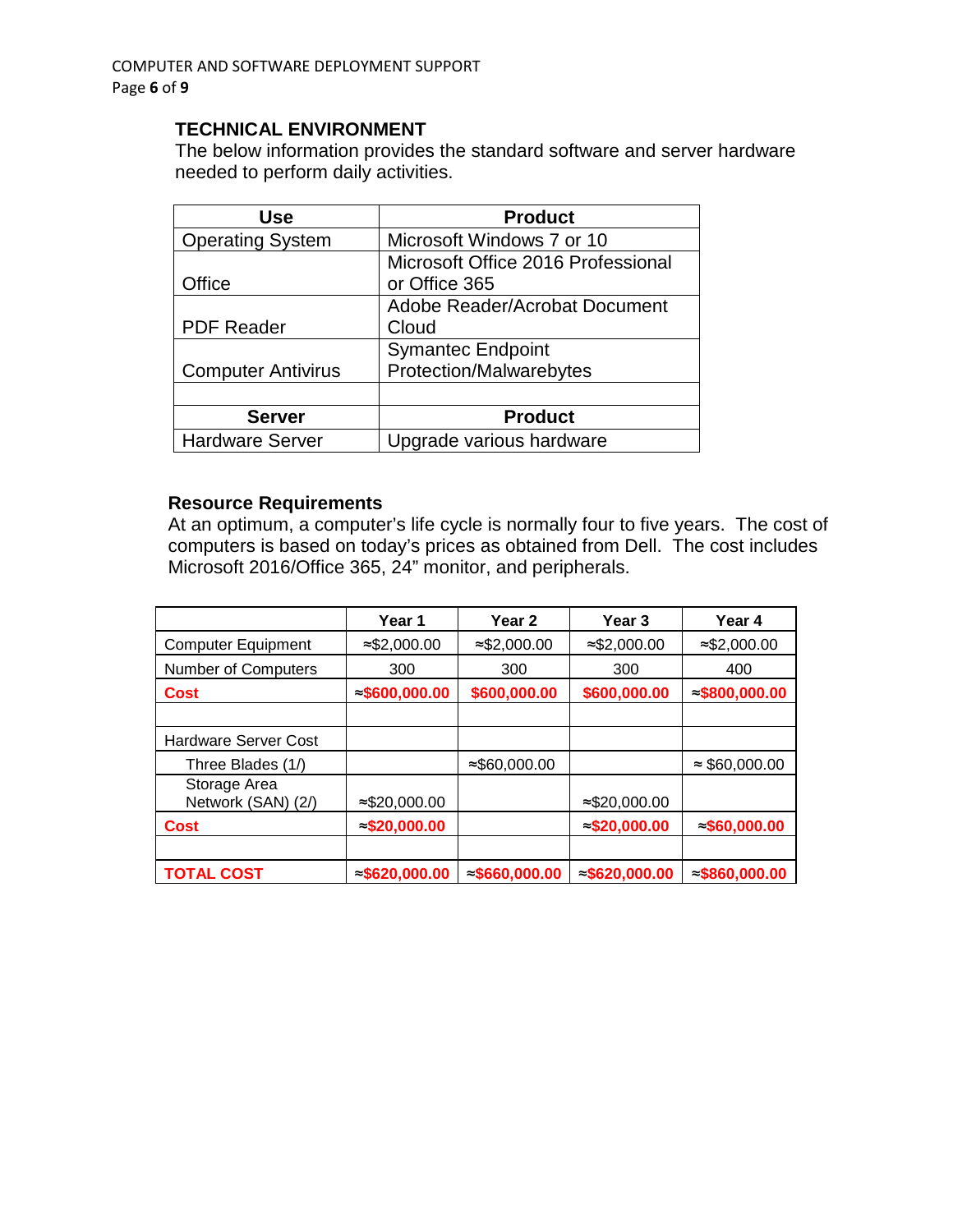#### COMPUTER AND SOFTWARE DEPLOYMENT SUPPORT Page **7** of **9**

|                                   | Year 1                 | Year <sub>2</sub>      | Year 3                 | Year 4                 | Year 5                 |
|-----------------------------------|------------------------|------------------------|------------------------|------------------------|------------------------|
| <b>Computer Equipment</b>         | $\approx$ \$2,000.00   | $\approx$ \$2,000.00   | $\approx$ \$2,000.00   | $\approx$ \$2,000.00   | $\approx$ \$2,000.00   |
| Number of Computers               | 250                    | 250                    | 250                    | 250                    | 300                    |
| <b>Cost</b>                       | $\approx$ \$500,000.00 | $\approx$ \$500,000.00 | $\approx$ \$500,000.00 | $\approx$ \$500,000.00 | $\approx$ \$600,000.00 |
|                                   |                        |                        |                        |                        |                        |
| Hardware Server Cost              |                        |                        |                        |                        |                        |
| Three Blades (1/)                 |                        | $≈$ \$60,000.00        |                        | $\approx$ \$60,000.00  |                        |
| Storage Area Network<br>(SAN) (2) | $\approx$ \$20,000.00  |                        | $≈$ \$20,000.00        |                        |                        |
| <b>Cost</b>                       | $\approx$ \$20,000.00  | $\approx$ \$60,000.00  | $\approx$ \$20,000.00  | $\approx$ \$60,000.00  |                        |
|                                   |                        |                        |                        |                        |                        |
| <b>TOTAL COST</b>                 | $\approx$ \$520,000.00 | $\approx$ \$560,000.00 | $\approx$ \$520,000.00 | $\approx$ \$560,000.00 | $\approx$ \$600,000.00 |

- 1. A blade is a server architecture that houses multiple server modules in a single chassis. The blade is widely used to save space and improve system management. Either self-standing or rack mounted, the chassis provides the power supply and each blade has its own central processing unit (CPU), memory and hard disk.
- 2. Storage Area Network (SAN) is a high-speed network of storage devices that connects storage devices with the servers. The SAN provides block-level storage that can be accessed by the applications running on any networked servers. The SAN storage devices can include tape libraries and disk-based devices.

## **REGULATORY COMPLIANCE**

The following are advantages and disadvantages of implementing this process plan and centralizing the IT equipment with the ITS office.

### **Performance and Metrics**:

- Management of IT equipment will be centralized for the Department
- Department will have a single accounting code/budget to monitor the purchases of computers.
- Computer purchases will be centralized.
- Program/Division will no longer be authorized to obtain computer from other departments.
- Ensure only authorized operating system software is installed onto the computer.
- Manage software purchases, which will be standard throughout the department, reduce the number of illegal software being installed and lower the possibility of malware intrusion.
- Accountable for the computer inventory for the department.
- Maintain a four/five-year refresh cycle for issuance of computers based on available funding.
- Program/Division will all have the same computer model to better track in case equipment is not operable and needs replacing.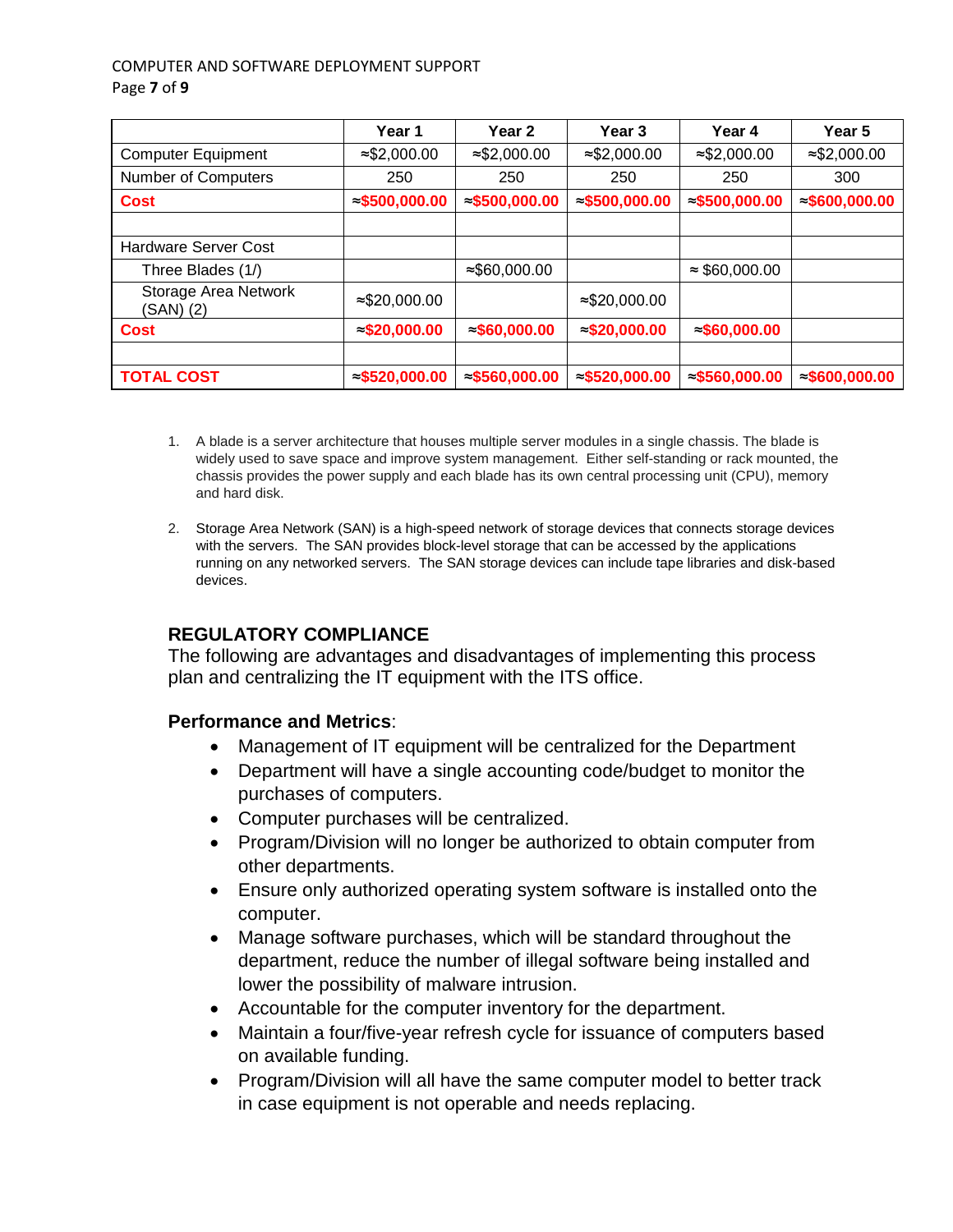- ITS will be on-site to conduct training.
- Organize of IT staff to meet the deployment schedule, imaging of computers, assisting users when problems arise, and maintaining the inventory.

### **Constraints if we cannot move forward:**

- o Computer deployment will not be efficient if funding is not provided.
- o Program/Division will continue to utilize computers that are not costeffective, efficient and/or may not have updated software. non-compliant operating system.
- o ITS will be ensuring an accurate IT inventory when computers are purchased by our office and thru the Program/Division section.
- o Old equipment will be properly disposed of and not be reconnected to the domain, which creates security exposed issues.